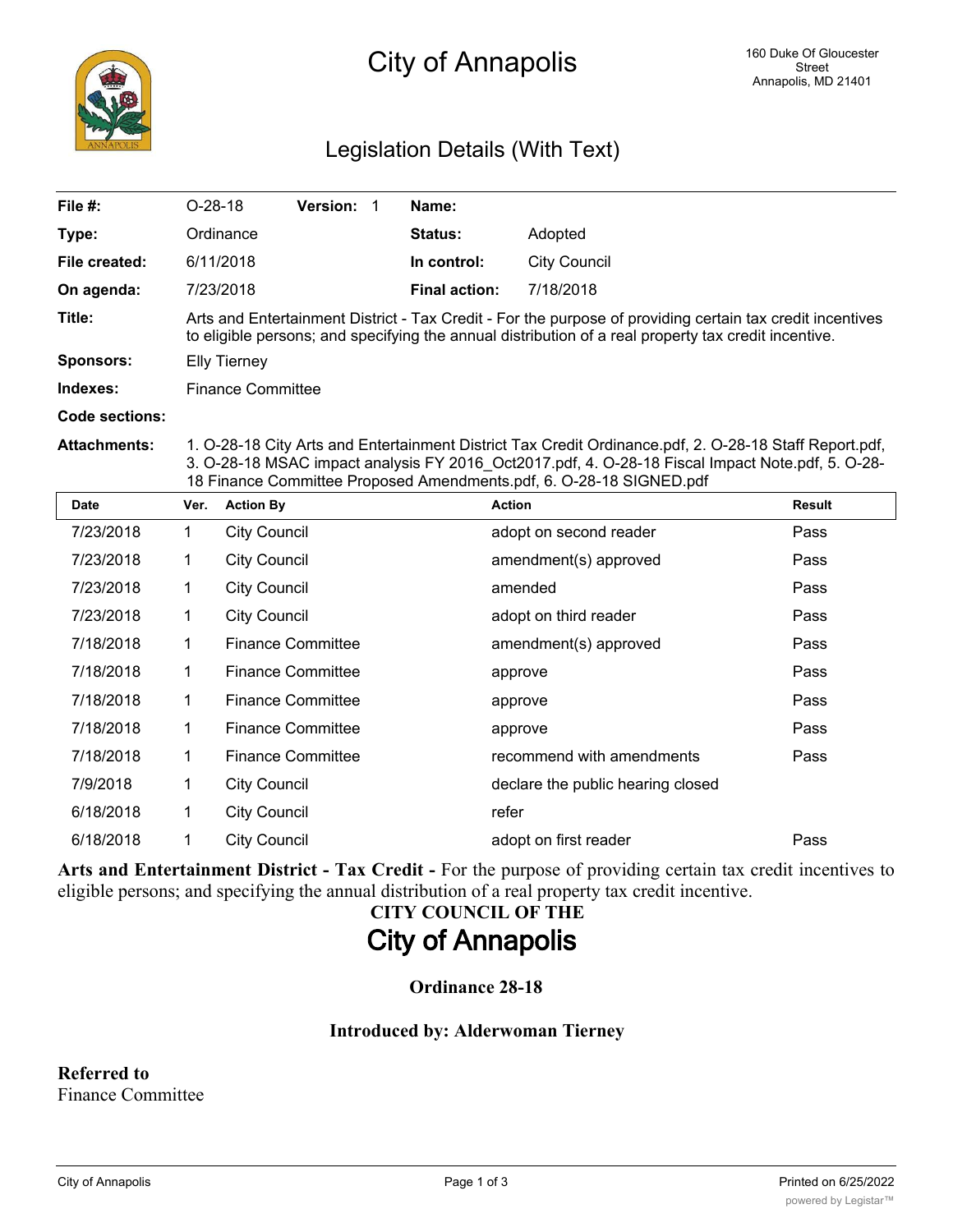#### **AN ORDINANCE** concerning

#### **Arts and Entertainment District - Tax Credit**

- **FOR** the purpose of providing certain tax credit incentives to eligible persons; and specifying the annual distribution of a real property tax credit incentive.
- **BY** adding the following portions to the Code of the City of Annapolis, 2018 Edition 6.25.010 6.25.020 6.04.260

**SECTION I: BE IT ESTABLISHED AND ORDAINED BY THE ANNAPOLIS CITY COUNCIL** that the Code of the City of Annapolis shall be amended to read as follows:

#### **TITLE 6 - REVENUE AND FINANCE**

## **Chapter 6.25 - ARTS AND ENTERTAINMENT DISTRICT 6.04 - FINANCE AND TAXATION GENERALLY**

#### **Section 6.25.010 - Property Tax Relief 6.04.260 - Arts and Entertainment District - Tax Credit.**

- A. Pursuant to the authorization in Section 9-240 of the Tax- Property Article, a real property tax credit against the City of Annapolis property tax imposed on the assessment increase due to construction or renovation of an eligible building may be granted to qualifying property owners. The real property tax credit amount shall be the following percentage of the amount of property tax imposed on the eligible assessment of the property entitled to the credit:
	- (1) 100% in each of the first 3 taxable years after the calendar year when the property initially is entitled to the credit;
	- (2) 75% in the  $4<sup>th</sup>$  and  $5<sup>th</sup>$  taxable year;
	- (3)  $50\%$  in the 6<sup>th</sup> and  $7\frac{\text{th}}{\text{taxable year}}$ ;
	- (4)  $25\%$  in the  $8^{\text{th}}$  and  $9^{\text{th}}$  taxable year;
	- (5) 10% in the  $10<sup>th</sup>$  taxable year; and
	- (6) 0% after the  $10^{th}$  taxable year.
- B. The Director of Finance shall promulgate rules and regulations to implement this section of the City Code. All construction or renovation of an eligible building for purposes of this real property tax credit shall be properly documented and attested to on an application form approved by the Director of Finance. The qualifying property owner shall re-apply for this real property tax credit each City fiscal year.

#### **Section 6.25.020 - References to the Annotated Code of Maryland**.

C. References in Chapter 6.25section 6.04.260 to any section of the Annotated Code of Maryland shall mean that section as may be amended from time to time.

**SECTION II: AND BE IT FURTHER ESTABLISHED AND ORDAINED BY THE ANNAPOLIS CITY COUNCIL** that this ordinance shall take effect from the date of its passage.